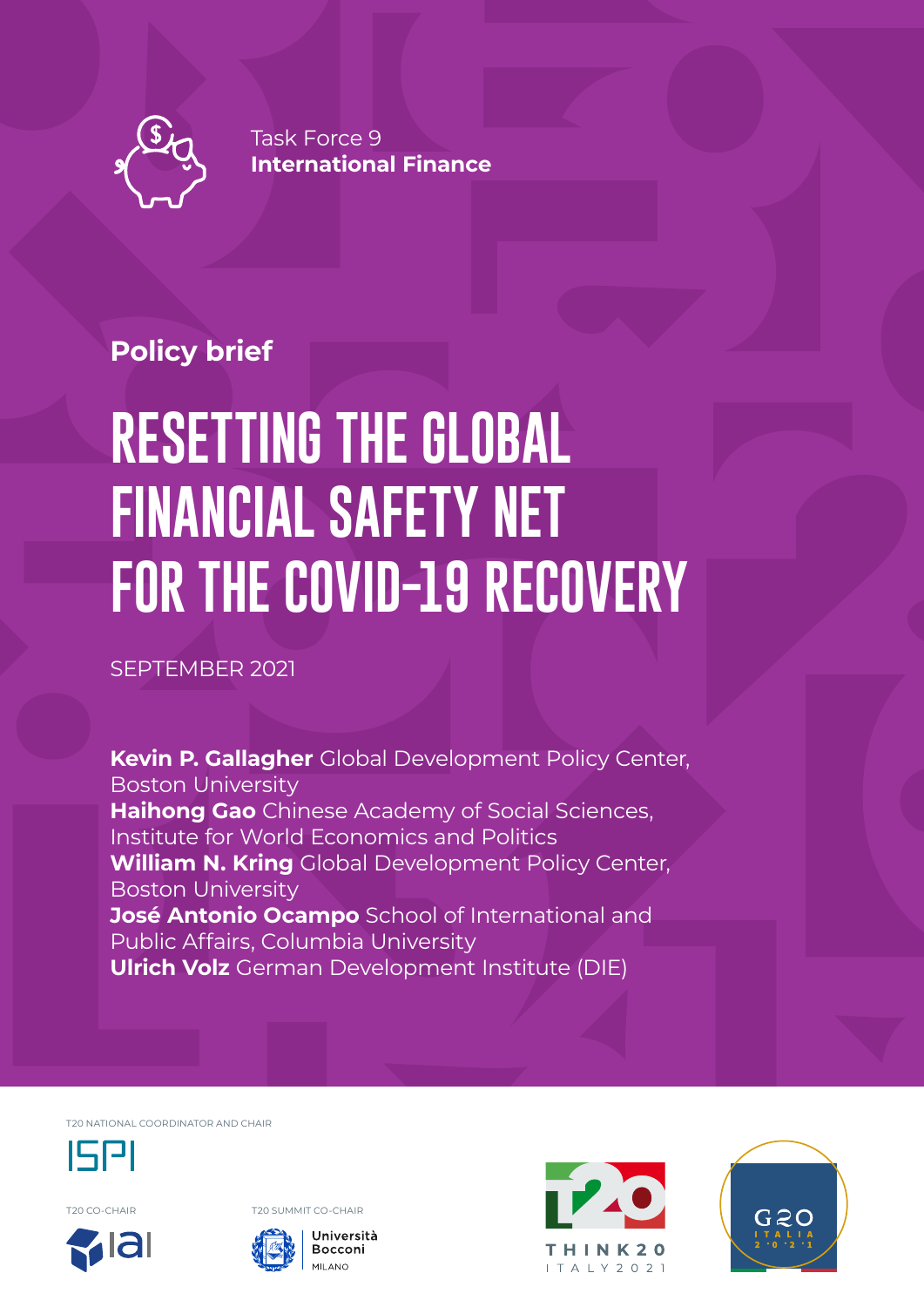

# **ABSTRACT**

The uneven post-pandemic recovery brings great challenges for global financial stability and sustainable growth. To meet the challenges ahead, we propose to reset the Global Financial Safety Net designated to provide financial assistance for countries in need in the following aspects: (1) boost the use of the IMF Special Drawing Rights, (2) update the IMF's financing arrangements; (3) broaden the coverage and enhance the role of Regional Financial Arrangements; (4) coordinate national policies to mitigate negative effects of spillovers; and (5) align GFSN with the Sustainable Development Goals and the Paris Climate Agreement.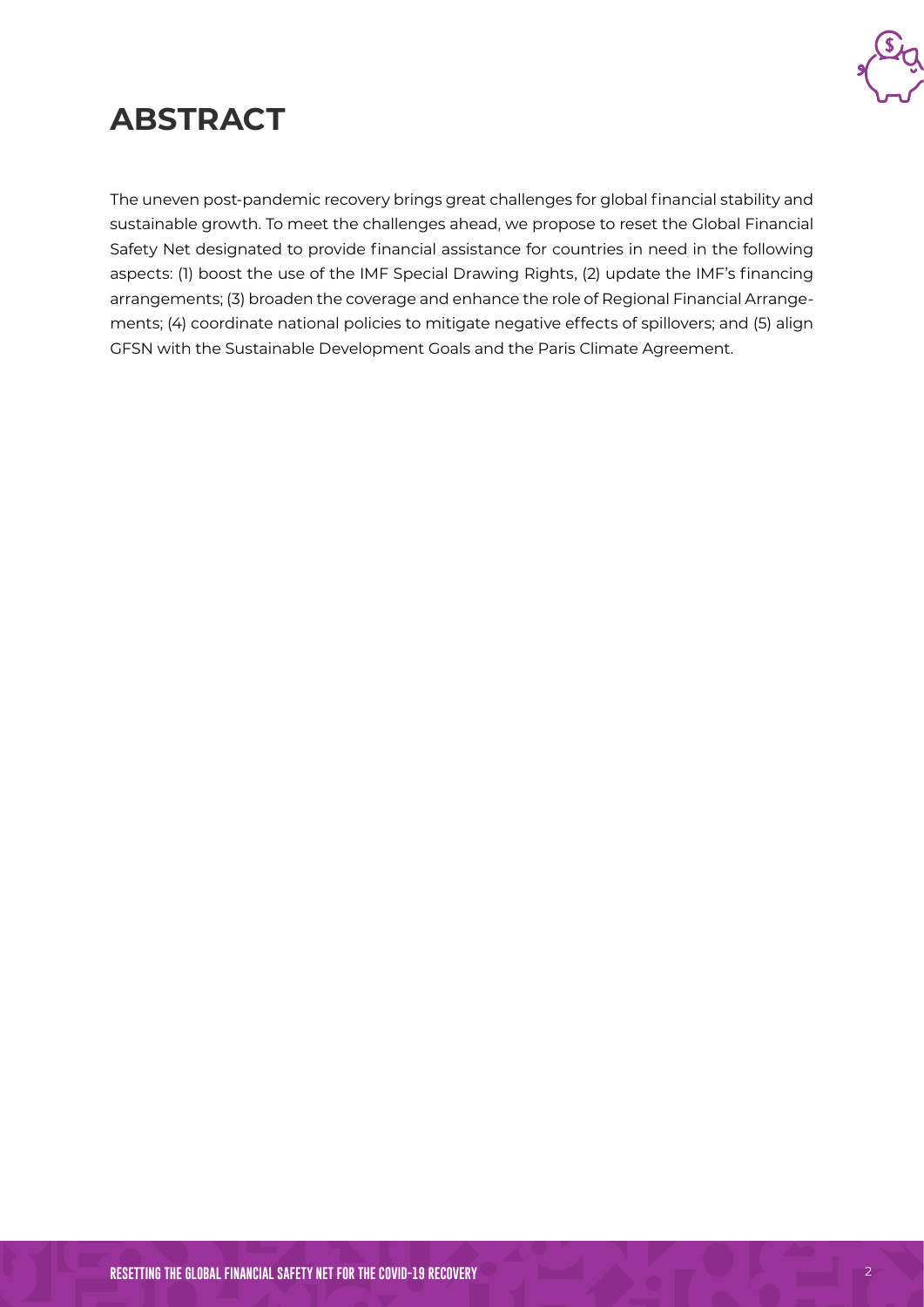

# **CHALLENGE**

Due to the Covid-19 pandemic, the year 2020 saw the sharpest economic downturn since the Great Depression. In 2021 the world economy is showing signs of a broad albeit uneven recovery. The existing gaps of vaccination rollouts, economic fundamentals, and varying monetary and fiscal responses in different countries pose challenges in the areas of financial stability and solid growth worldwide. In particular, many emerging markets and developing countries that are lacking policy options in coping with uncertainty and spillover effects from advanced economies are desperate for liquidity support. Additionally, several debt-laden low and middle-income countries are facing difficulties of refinancing and are at risk of default.

The COVID-19 pandemic and its subsequent economic impacts pose great challenges for the Global Financial Safety Net (GFSN). The GFSN is a network comprising central bank swap lines from key currency-issuing nations, financing from the International Monetary Fund (IMF) and regional financing arrangements (RFAs), national foreign reserves in hard currencies, capital flow management measures, and a loose ad-hoc system for sovereign debt restructuring. Such a multi-layered network provides safeguard for global financial safety through international cooperation in which international financial institutions, such as the IMF, are in the center, and the G20 countries play a key role in prioritizing tasks and guiding principles based on consensus.

However, multilateral lending has been minimal during the COVID-19 pandemic. Despite enhancements and the expansion of financial support and lending policies, countries overwhelmingly relied on private-sector financing. Bilateral swaps were also important for countries that had access to them. What is more, the GFSN Tracker suggests that poorer countries and regions are under-insured. (Kring et al. 2021). Inequalities in access and available short-term financing point to the uncoordinated state of the GFSN (Mühlich et al. 2021). Thus, it is imperative that multilateral institutions strive to maintain choice and competition in the GFSN.

In the post-pandemic era, the challenge for the G20 is to reset the GFSN so that it can identify early signs of financial fragility and provide sufficient support for the countries in need of liquidity to tackle balance of payments problems and debt crises, as well as to manage the long-term challenges of climate change that entail the mobilization of massive investments in the years to come.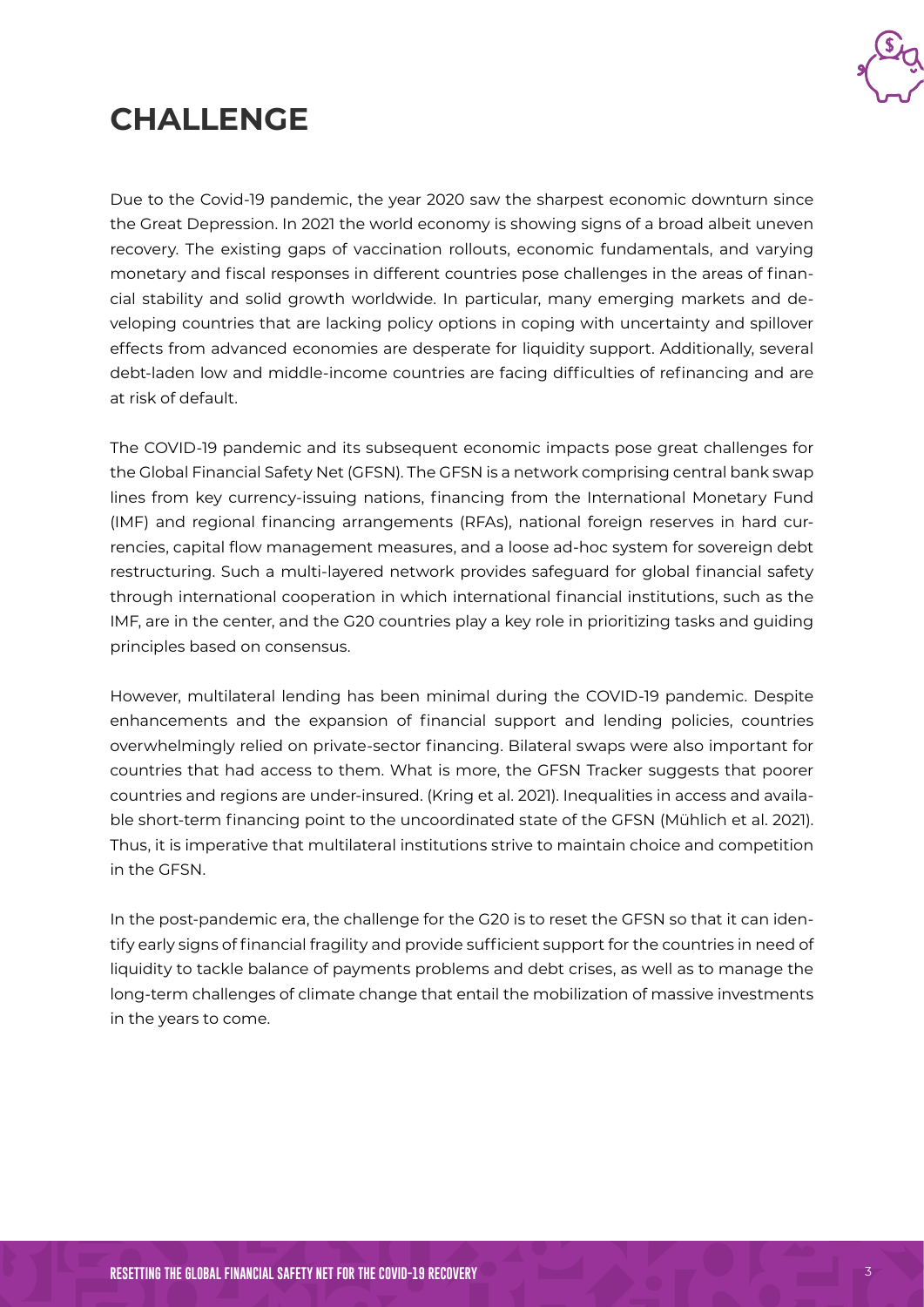

# **PROPOSAL**

In order to continue to respond to post-pandemic challenges and to bolster a strong and sustainable recovery, this policy brief makes the case for actions to reset the GFSN through proposals to boost the use of the IMF Special Drawing rights (SDRs), reform the toolkit of the IMF, enhance the function of RFAs, strengthen policy coordination and capital flow management frameworks, and coordinate international financial institutions on sustainable development to respond to the climate challenges. Our proposals are as follows.

#### *BOOST THE USE OF IMF SPECIAL DRAWING RIGHTS (SDRS)*

The agreement to issue US\$650 billion dollars in SDRs is a significant advance in reinforcing the GFSN to manage the ongoing crisis. Close to two-fifths of the new SDRs would boost the reserves of developing countries. It remains to be agreed how the unused SDRs, particularly from developed countries and China, would be lent or donated to special funds to support low-income countries through the Poverty Relief and Growth Trust (PRGT). Middle-income countries have correctly argued that a parallel fund should be created to support them. In both cases, financing from these funds should come in the way the emergency credit lines have been managed through the crisis: rapid approval and no conditionality (see below). Some of the new SDRs could also be used to increase the resources of RFAs that support low and middle-income countries (Gallagher, Ocampo & Volz 2020).

Beyond crisis management, it is essential to reform the SDRs, which remain one of the most underutilized instruments of international co-operation. Two important reforms should be on the agenda. The first is to eliminate the dual IMF accounting (regular and SDR accounts), which is the reason why most SDRs remain as just IMF accounting records. If the two accounts are consolidated, unused SDRs could be considered as deposits by countries in the Fund, which the institution can use to finance its programs. The second is to discuss the possibility of increasing the share of developing countries in the allocation, as these countries have a larger demand for foreign exchange reserves and are therefore the most important users of SDRs. This could be done by including the demand for reserves as an additional criterion for SDR allocations, along with IMF quotas (Ocampo 2017, ch. 2; Ocampo 2021).

#### *UPDATE IMF'S FINANCING ARRANGEMENTS*

The COVID-19 pandemic and the response to its economic effects highlights a number of inefficiencies, inequities, and shortcomings that should be remedied to effectively mitigate the economic effects of the pandemic. Some experts and the IMF staff itself have advocated for the IMF to develop a multilateral swap mechanism that scales up the capacity of swap networks already in operation across the global financial system. Truman (2021) outlines a framework for a central bank-financed multilateral swap mechanism through the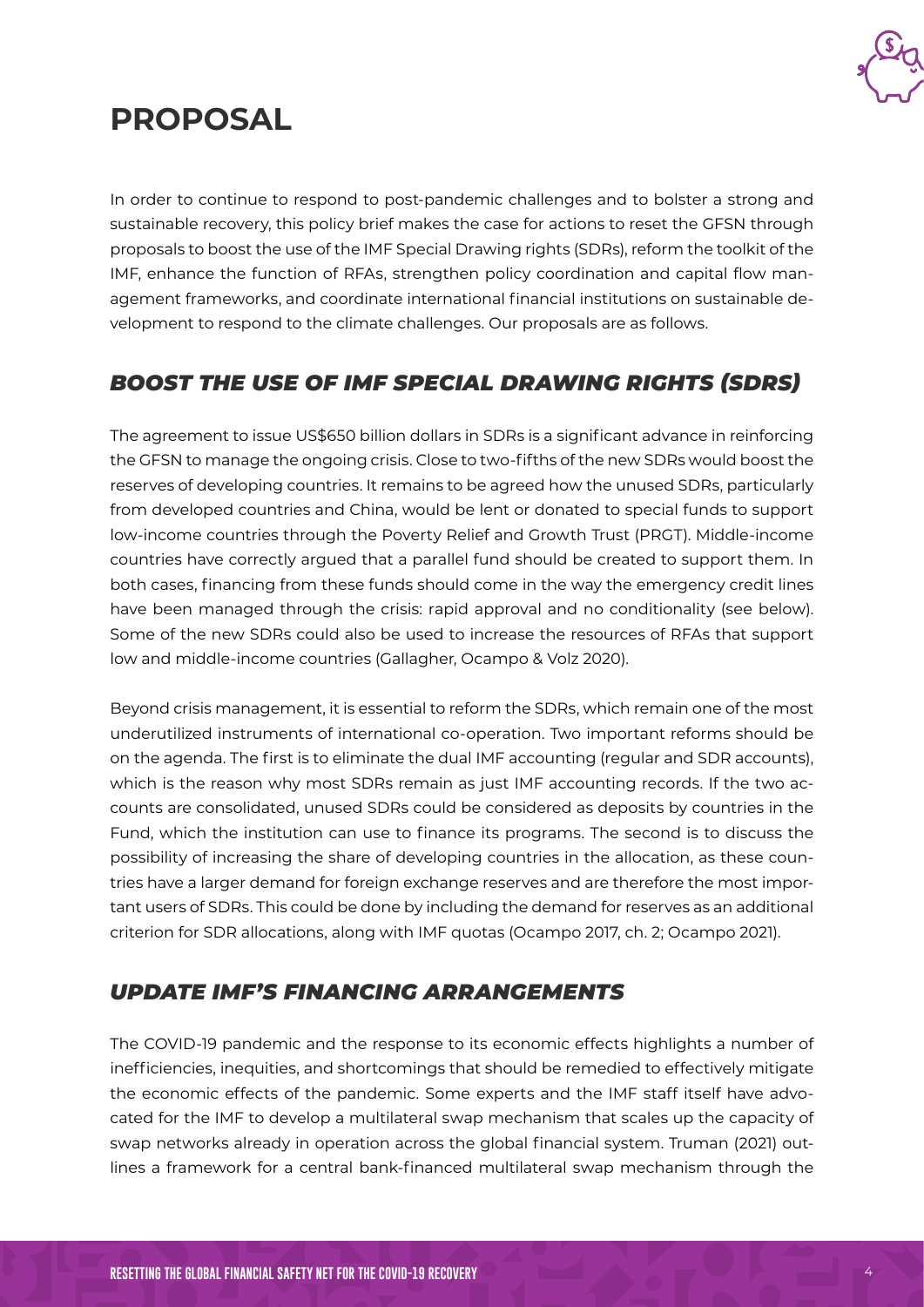

IMF that helps to augment the IMF's limited resources through the provision of temporary liquidity assistance. This could be established through highly structured, short-term central bank loans to the IMF, whereby "a group of central banks or central banks alone or governments with, or backing their central banks would commit to providing unlimited financial resources to the Fund in fixed proportions agreed on in advance upon receiving a request from the IMF" (Truman, 2021, p. 26).

A major issue in relation to the IMF financing arrangements is also to reform the IMF's access limits and surcharge policy. The surcharges increase the cost of financing when the loans exceed a certain proportion of a country's quota or when loans have been outstanding for more than a certain period. These surcharges affect in particular middle-income countries and, as the G24 has argued, following the views of other analysts (Gallagher 2021), should be suspended to support the recovery of these countries, and hopefully permanently eliminated.

The IMF credit lines that were more broadly used by developing countries last year were the emergency credit lines – the Rapid Credit Facility and the Rapid Financing Instrument. Although theses credit lines are small (a maximum of one country's quota), they had two basic advantages: rapid approval and no conditionality. For these reasons, the IMF should double these credit facilities in 2021.

Additionally, the IMF should pivot away from pro-cyclical policy advice and ensure that emergency liquidity is countercyclical and allows governments to "identify fiscal space through progressive policies to finance inclusive and sustainable development." At a time when the global economy is facing the challenge to respond to an uneven recovery, 154 countries are projected to begin a process of fiscal consolidation in 2021 (and 159 by 2022). Instead, the IMF should encourage member states to make countercyclical investments that would "help restore full employment and promote long-term growth" (Ortiz & Cummins 2021, pp. 61-65).

### *BROADEN THE COVERAGE AND ENHANCE THE ROLE OF REGIONAL FINANCIAL ARRANGEMENTS (RFAS)*

The outbreak of the Covid-19 pandemic highlights fact that the IMF, with its wide coverage of membership and rapid financial assistance, remains the predominant multilateral financing source for most countries. Confronted with the shock of the pandemic, the RFAs fell short in providing liquidity in member countries and were significantly underutilized (Mühlich et al. 2021). Factors behind how a country chooses among different layers of GFSN indicate that the size of available funding, variety of tools, constraints on the fiscal use of financing facilities, and efficiency within the RFAs may have been a deterrent to their use by member countries (Xiong & Gao 2021). Conditionality and links to IMF conditionality have also been major deterrents.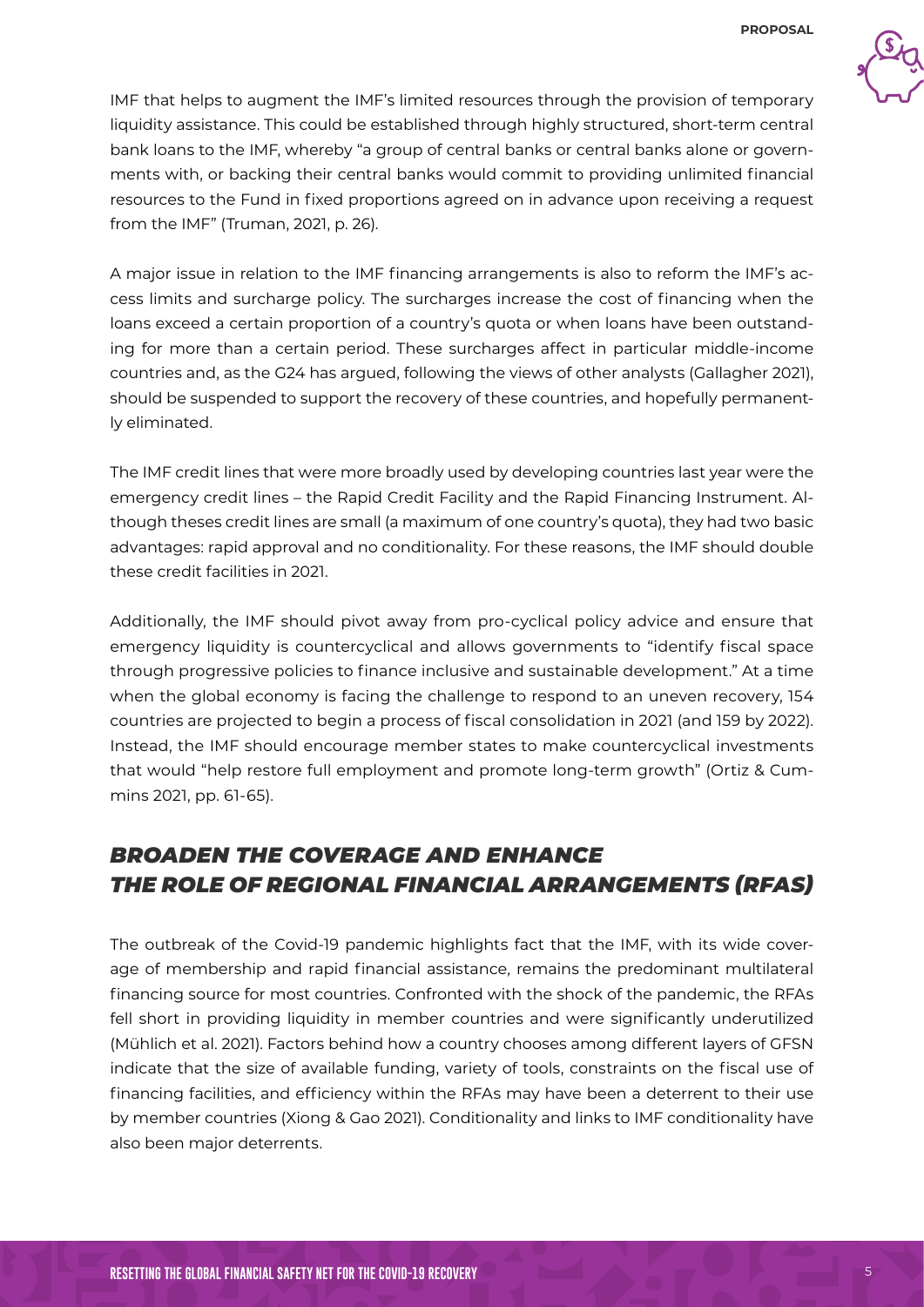

The importance of the RFAs in GFSN has been widely recognized. In recent years, significant steps have been taken to increase the resources and scope of RFAs (Kring & Gallagher 2019). That said, significant inequities remain in the coverage of the GFSN, most notably for emerging markets and developing economies (Mühlich et al. 2021). The most recent development was the amendments to the Chiang Mai Initiative Multilateralization (CMIM) that came into effect on March 31, 2021. The CMIM has now institutionalized the use of member countries' local currencies in addition to the US dollar for funding, and increased the portion that is de-linked from the IMF supported program from 30% to 40% of each member's maximum arrangement amount (AMRO 2021). This development has enhanced the function of the CMIM and consolidated its supplemental role to the IMF.

However, further steps should be taken in face of the emerging challenges posed in the post-pandemic recovery. First, considering the demand for international financing from concerned countries in the post-pandemic, the RFAs should further optimize their lending toolkits and funding policies so that they complement those of the IMF. Second, in the area of surveillance, the RFAs should, based on their respective institutional advantages, scope of membership, and regional specificities, join hands with the IMF to form an integrated global economic surveillance framework to ensure global financial stability. Thirdly, the Policy Coordination Instrument (PCI) of the IMF should be further improved so that it could perform as the bridge between the IMF programs and the funding of the RFAs. In any case, there should be full respect for the autonomy of the RFAs and their decision-making processes.

### *COORDINATE NATIONAL POLICIES TO MITIGATE NEGATIVE EFFECT OF SPILLOVERS*

As expansionary monetary and fiscal policies were adopted to support the economic recovery in most countries, some economies saw signs or risks of inflationary pressure. The economic consequences and spillover effects are compelling for emerging markets and developing economies in the circumstance of mixed news coming alongside uneven economic prospects, rising inflation expectations, and possible central banks' policy tightening in the advanced economies (IMF 2021). To mitigate the negative policy spillover, clear and regular communication among major central banks is needed. The Fed set an example of being transparent in its policy making based on a forward guidance approach. The central banks in G20 countries should set a regular schedule for communications to avoid sharp turns of market expectation caused by divergent policy moves.

Also, countries that are lagging in vaccine rollouts and still struggling with economic fallout due to the pandemic are facing additional volatilities generated by capital outflows and depreciation of their currencies. To maintain financial stability, capital management policies ranging from macro-prudential measures to temporary capital controls are crucial. As those measures are mainly carried out at national level, it is necessary for G20 countries to explore potential areas for cooperation, based on an update of the IMF framework of capital flow management measures (CFMMs).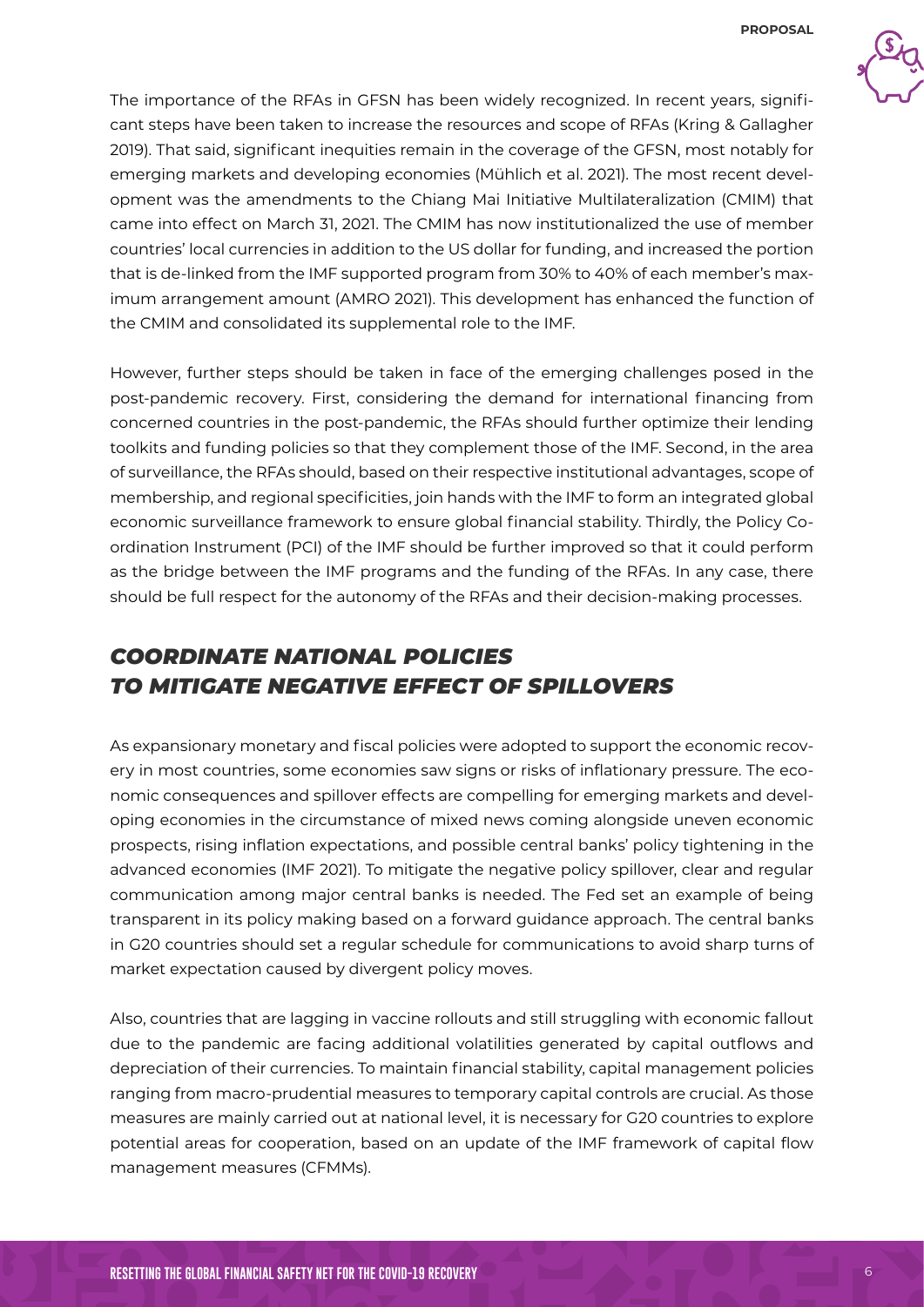

#### *ALIGN GFSN WITH THE SUSTAINABLE DEVELOPMENT GOALS AND THE PARIS CLIMATE AGREEMENT*

A key challenge that needs to be addressed with urgency is to "climate-proof" the GFSN (Volz 2020). Climate change is increasingly recognized as a macro-critical issue – i.e. crucial to the achievement of macroeconomic and financial stability, which is at the core of the mandate of the IMF as well as RFAs (Volz & Ahmed 2020; Gallagher et al. 2021; Volz 2021). Climate vulnerable countries face considerable macrofinancial risks stemming from the physical and transition impacts of climate change, threatening debt sustainability, worsening sovereign risk, and harming investment and development prospects (Volz et al. 2020).

The IMF and RFAs can play important roles in supporting climate-vulnerable countries in mitigating and managing climate-related macrofinancial risks, leveraging opportunities from climate policies to boost growth, investment and resilience. While the IMF's attention to climate issues has increased markedly, including through research produced by IMF staff, the Fund has been rather slow in addressing climate-related macrofinancial risks in its operational work, comprised of surveillance, technical assistance and training, and emergency lending and crisis support (Volz 2020; Gallagher et al. 2021). RFAs have to date ignored the threats of climate change.

Climate-vulnerable countries have voiced their desire for more support from the IMF in addressing climate risks and vulnerabilities (Volz & Ahmed 2020). In particular, the IMF needs to integrate climate risk analysis in its surveillance activities, including Article IV consultations as well as Financial Sector Assessment Program assessments and Debt Sustainability Framework analyses conducted with the World Bank. The Fund has now announced that it would do so. Given the urgency, it will need to act swiftly and mainstream climate across its operations. The IMF will also need to scale up its technical support for member countries, and explore options for developing its toolkit for climate emergency financing.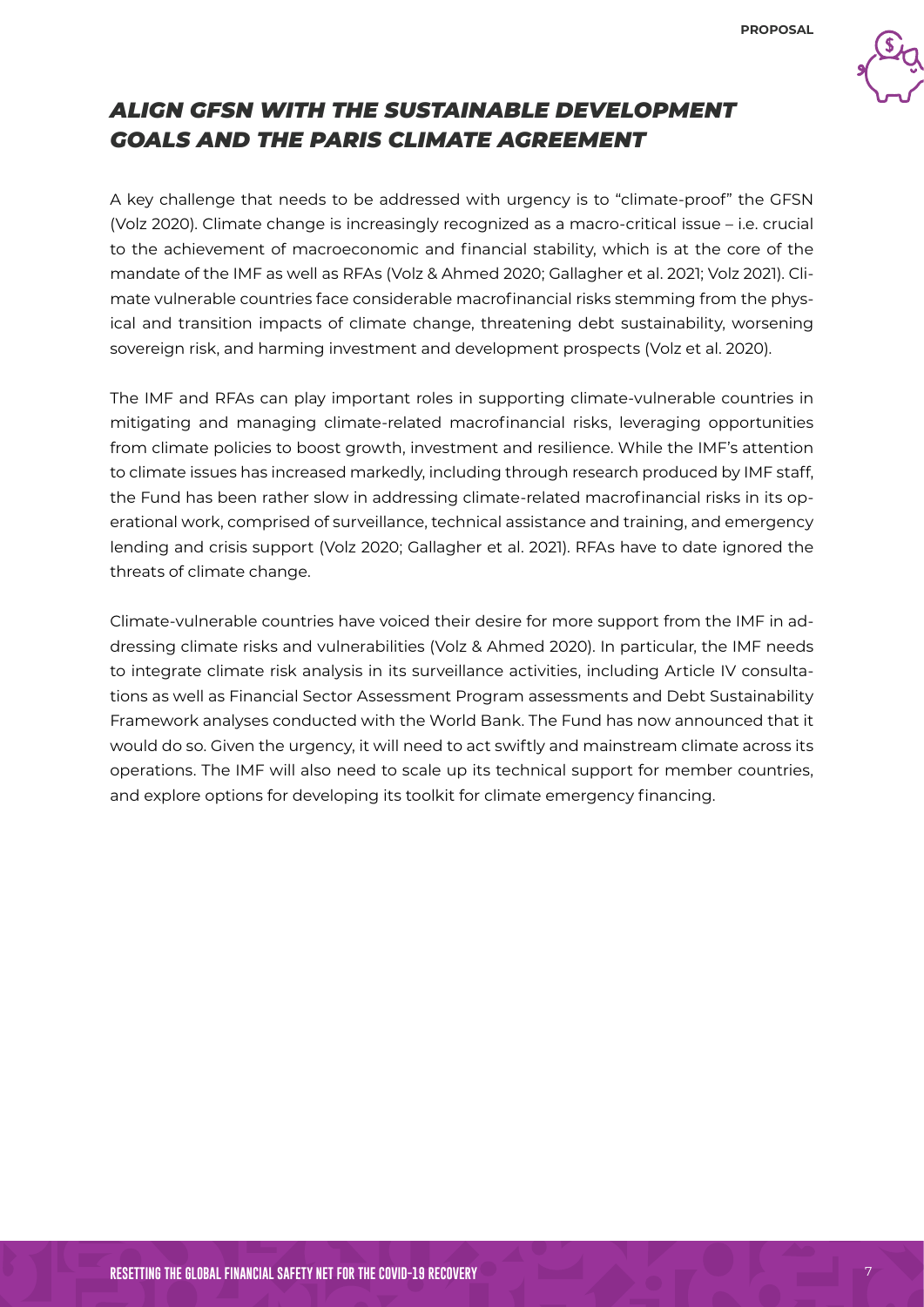# **REFERENCES**

AMRO (ASEAN+3 Macroeconomic Research Office), "The Amended Chiang Mai Initiative Multilateralisation (CMIM) Comes Into Effect on 31 March 2021" [https://www.amro-asia.org/](https://www.amro-asia.org/the-amended-chiang-mai-initiative-multilateralisation-cmim-comes-into-effect-on-31-march-2021/) [the-amended-chiang-mai-initiative-mul](https://www.amro-asia.org/the-amended-chiang-mai-initiative-multilateralisation-cmim-comes-into-effect-on-31-march-2021/)[tilateralisation-cmim-comes-into-ef](https://www.amro-asia.org/the-amended-chiang-mai-initiative-multilateralisation-cmim-comes-into-effect-on-31-march-2021/)[fect-on-31-march-2021/](https://www.amro-asia.org/the-amended-chiang-mai-initiative-multilateralisation-cmim-comes-into-effect-on-31-march-2021/)

Gallagher, K.P., "The IMF's surcharges are unfit for purpose." FT Alphaville, 2021 [https://www.ft.com/content/cc82f-](https://www.ft.com/content/cc82f5bf-36c6-454f-b7f0-a4a18576ff2b?shareType=nongift)[5bf-36c6-454f-b7f0-a4a18576ff2b?share-](https://www.ft.com/content/cc82f5bf-36c6-454f-b7f0-a4a18576ff2b?shareType=nongift)[Type=nongift](https://www.ft.com/content/cc82f5bf-36c6-454f-b7f0-a4a18576ff2b?shareType=nongift)

Gallagher, K.P., L. Ramos, C. Stephenson-Johnson, and I. Monasterolo, "Climate Change and IMF Surveillance: The Need for Ambition", GDP Policy Brief, Boston, MA, Boston University, 2021

Gallagher, K.P., J.A. Ocampo, and U. Volz, "Special Drawing Rights: International Monetary Support for Developing Countries in Times of the COVID-19 Crisis", Economist Voice, vol. 17, no. 1, 2020 [https://](https://doi.org/10.1515/ev-2020-0012) [doi.org/10.1515/ev-2020-0012](https://doi.org/10.1515/ev-2020-0012).

IMF (International Monetary Fund), World Economic Outlook, April 2021

Kring, W.N., L. Mühlich, B. Fritz, K.P. Gallagher, J.D. Pitts, M.Z. Marques, and N. Gaitán, "Global Financial Safety Net Tracker", Global Development Policy Center, 2021<http://www.gfsntracker.com>

Kring, W.N. and K.P. Gallagher, "Strengthening the Foundations? Alternative Institutions for Finance and Development", Development and Change, vol. 50, issue 1, 2019, pp. 3-23

Mühlich, L., B. Fritz, and W.N. Kring, "Towards the Marginalization of Multilateral Crisis Finance? The Global Financial Safety Net and COVID-19", GEGI Policy Brief 015, Boston, MA, Global Development Policy Center, 2021

Ocampo, J.A., Resetting the International Monetary (Non)System, Oxford and Helsinki, Oxford University Press and UNU-WIDER, 2017

Ocampo, J.A., "Transforming the SDRs into a more active instrument of international cooperation", in K.P. Gallagher and Haihong Gao (eds), Building Back a Better Global Financial Safety Net, Boston, MA, Global Development Policy Center, Boston University, 2021, pp. 11-22

Ortiz, I. and M. Cummins, "Abandoning Austerity: Fiscal Policies for Inclusive Development", in K.P. Gallagher and H. Gao (eds), Building Back a Better Global Financial Safety Net", Boston, MA, Global Development Policy Center, Boston University, 2021, pp. 61-71

Truman, E.M., "Central Banks and the Global Financial Safety Net," in K.P. Gallagher and H. Gao (eds), Building Back a Better Global Financial Safety Net", Boston, MA, Global Development Policy Center, Boston University, 2021, pp. 23-33

Volz, U., "Climate-proofing the Global Financial Safety Net", SOAS Centre for Sustainable Finance Working Paper, London, SOAS University of London, 2020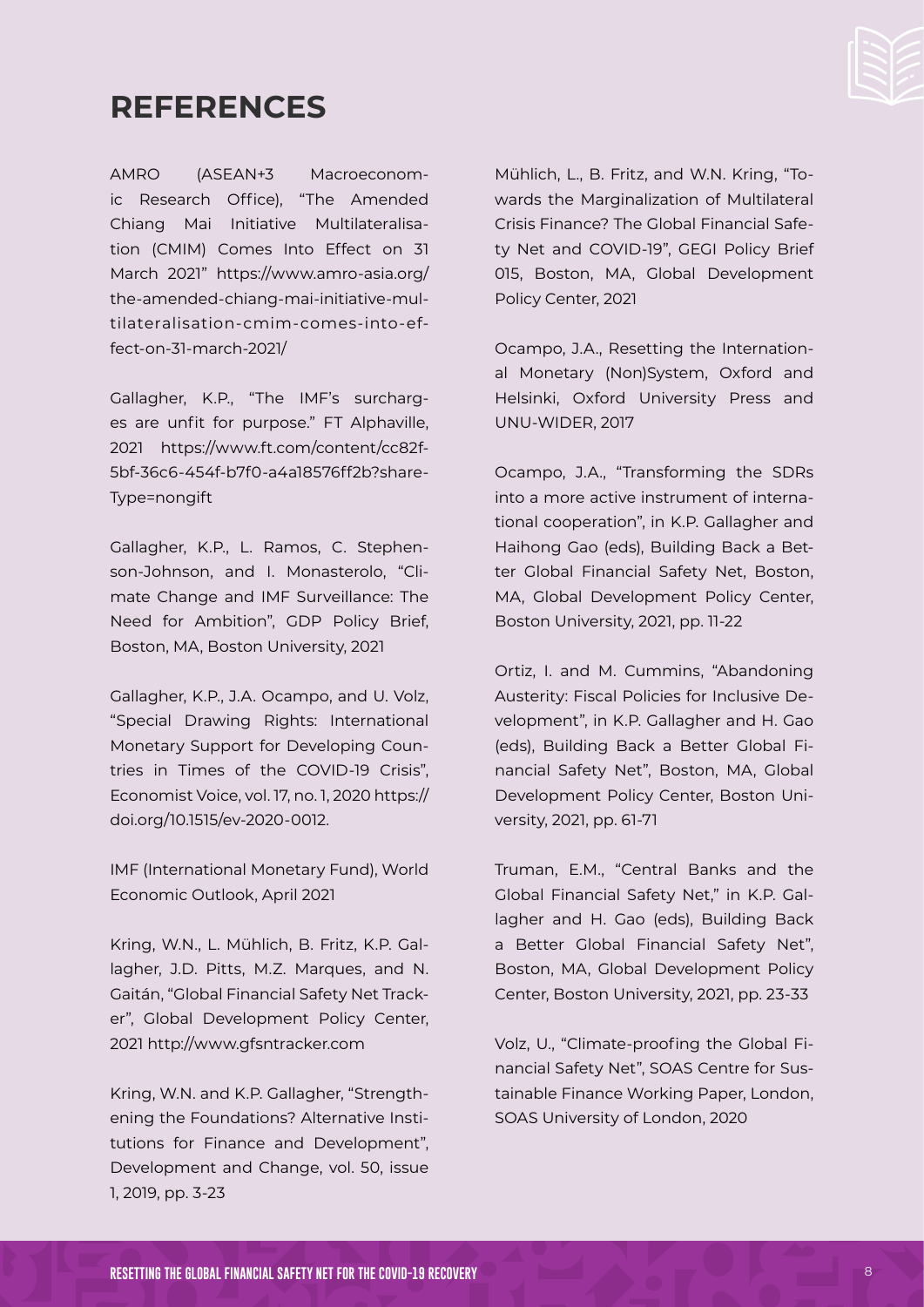

Volz, U., "The IMF and the Macro-Criticality of Climate Change", in K.P. Gallagher and H. Gao (eds), Building Back a Better Global Financial Safety Net, Boston, MA, Global Development Policy Center, Boston University, 2021, pp. 108-18

Volz, U. and S.J. Ahmed, Macrofinancial Risks in Climate Vulnerable Developing Countries and the Role of the IMF – Towards a Joint V20-IMF Action Agenda, London, Rotterdam, and Bonn, SOAS Centre for Sustainable Finance, Global Center on Adaptation, and Munich Climate Insurance Initiative, 2020

Volz, U., J. Beirne, N. Ambrosio Preudhomme, A. Fenton, E. Mazzacurati, N. Rhenzi, and J. Stampe, Climate Change and Sovereign Risk, London, Tokyo, Singapore, and Berkeley, CA, SOAS University of London, Asian Development Bank Institute, World Wide Fund for Nature Singapore, and Four Twenty Seven, 2020

Xiong, Aizong and Haihong Gao, "The RFAs and IMF Coordination: From the Asian Perspective", in K.P. Gallagher and H. Gao (eds), Building Back a Better Global Financial Safety Net, Boston, MA, Global Development Policy Center, Boston University, 2021, pp. 72-80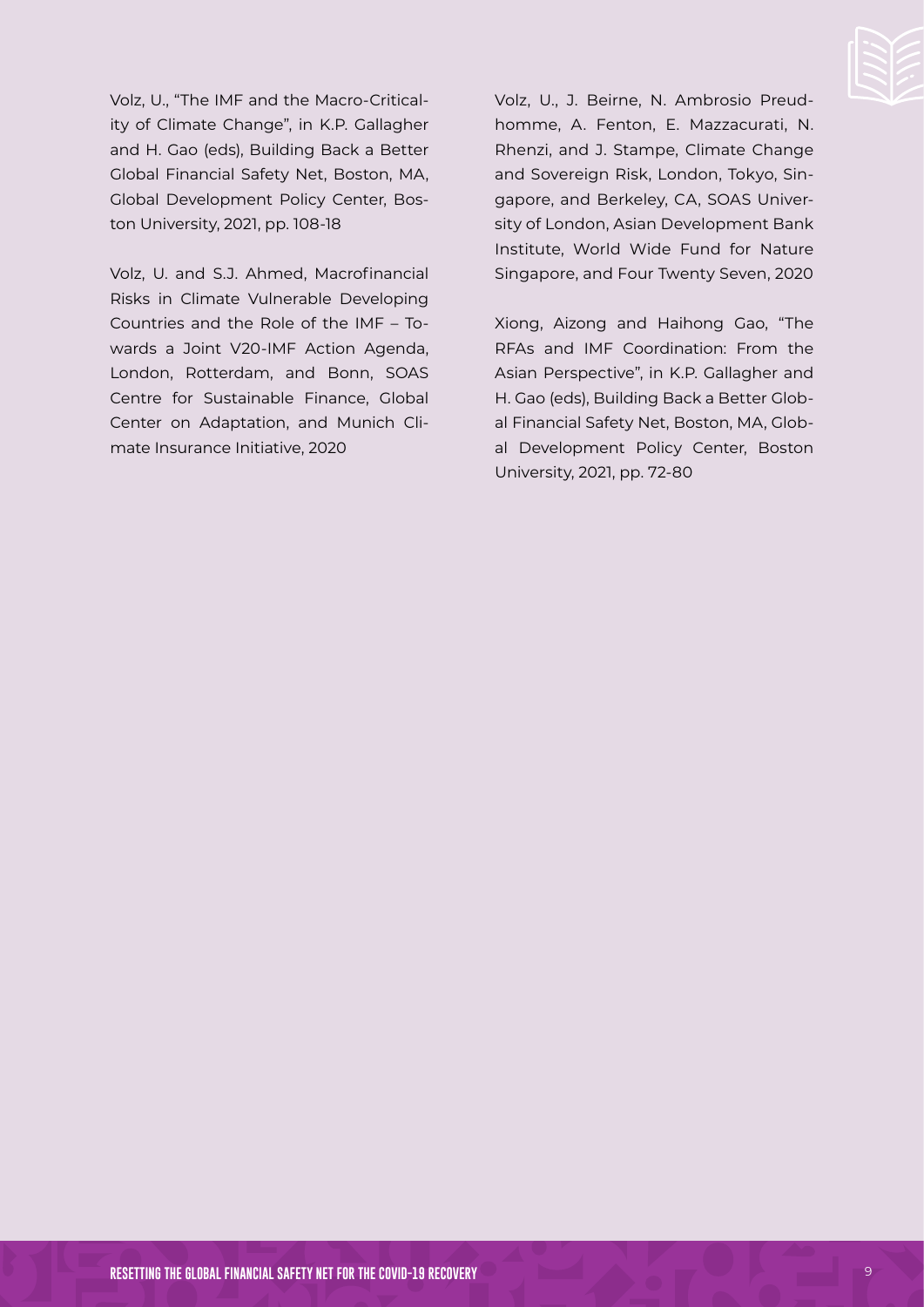

# **ABOUT THE AUTHORS**



**Kevin Gallagher** Global Development Policy Center, Boston University (USA)

Professor of Global Development Policy at Boston University's Frederick S. Pardee School of Global Studies, where he directs the Global Development Policy Center.



**Haihong Gao** Institute of World Economics and Politics at the Chinese Academy of Social Sciences (CASS), Beijing (China)

Professor and Director, Research Center for International Finance, Institute of World Economics and Politics under Chinese Academy of Social Sciences (CASS). She is lead fellow of CASS project "China and International Financial System", standing council director of China Society of World Economy and China Society for Finance and Banking. She was guest professor at the China Foreign Affairs University; visiting scholar at University of California at Davis, USA; Institute of Southeast Asian Studies in Singapore.



**William N. Kring** Global Development Policy Center, Boston University (USA)

Assistant Director of the Global Development Policy Center at Boston University and a Senior Researcher at the Global Economic Governance Initiative (GEGI). He actively conducts policy-oriented research on global economic governance and works regularly with government officials and staff officials of various international financial institutions, particularly regional financial arrangements.



**José Antonio Ocampo** School of International and Public Affairs (SIPA), Columbia University, New York (USA)

Professor at the School of International and Public Affairs (SIPA) at Columbia University, and Chair of the United Nations Committee for Development Policy. He has been UN Under-Secretary-General for Economic and Social Affairs, Executive Secretary of the UN Economic Commission for Latin America and the Caribbean (ECLAC), and Minister of Finance, Minister of Agriculture, Director of National Planning, and Member of the Board of Directors of Banco de la República in his native Colombia.